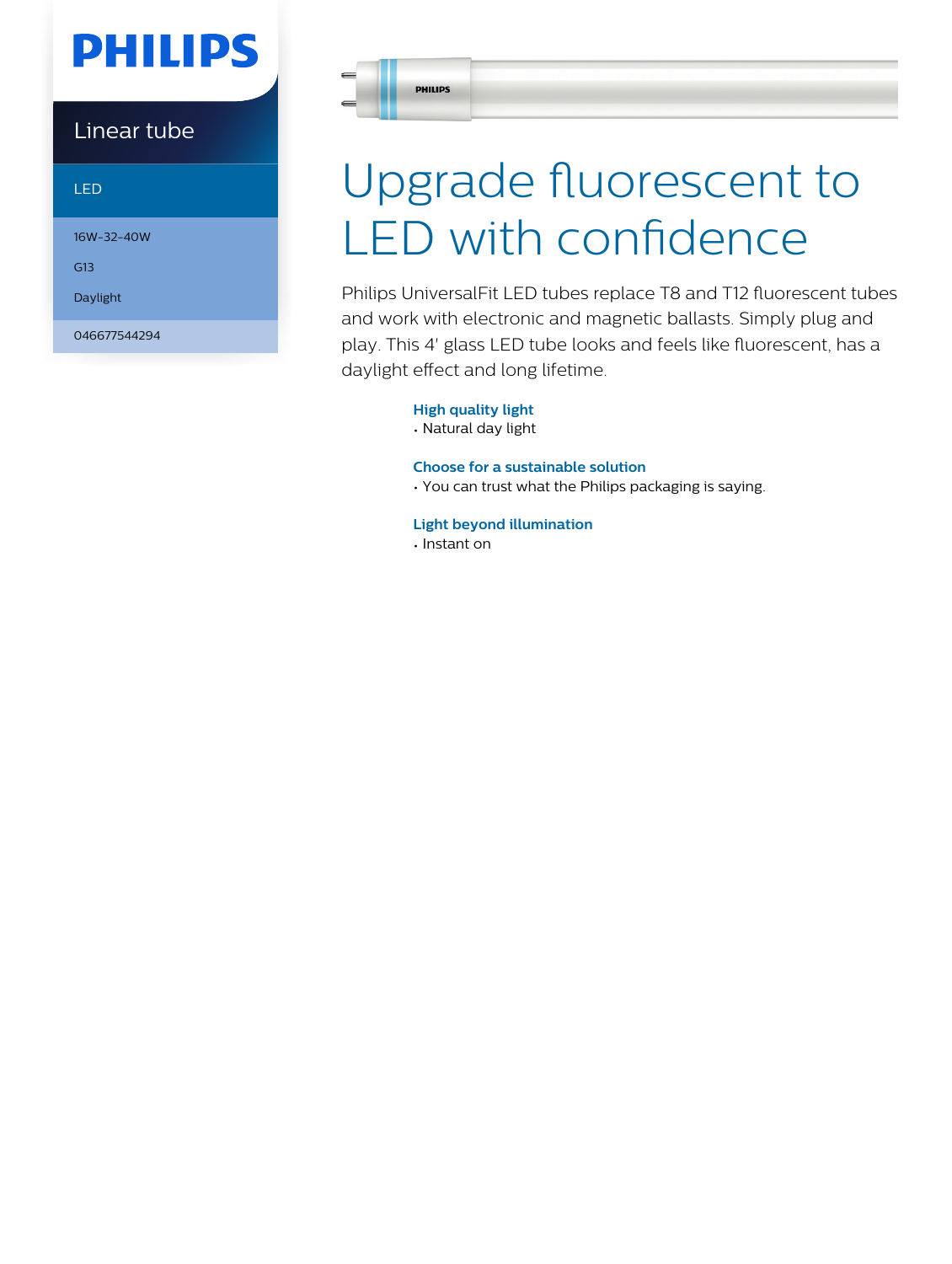### 046677544294

## **Highlights**



**Natural day light** This bulb has a color temperature of 5000K, creating a lighting effect that is very close to that of natural daylight. Natural daylight helps with focus and making details easier to see.

#### **No UV or IR**

The beam of light is free of infra-red meaning no heat is radiated, and no ultra-violet light means that fabric and items under this light wonφat fade.

#### **Instant on**

## **Specifications**

#### **Bulb characteristics**

- Dimmable: Non Dimmable
- Intended use: Indoor
- Lamp shape: Linear tube
- Socket: G13
- Technology: LED
- Lamp shape code: T8
- Control: On/off switch

#### **Bulb dimensions**

- Height: 121.23 cm
- Weight: 0.2 kg
- Width: 2.78 cm

#### **Durability**

- Average life (at 2.7 hrs/day): 37 year(s)
- Lumen maintenance factor: 70%
- Nominal lifetime: 36,000 hour(s)
- Number of switch cycles: 50,000

#### **Light characteristics**

- Application: Task lighting
- Beam angle: 240 degree(s)
- Color consistency: 5SDCM
- Color rendering index (CRI): 80
- Color temperature: 5000 K
- Light Color Category: Daylight
- Nominal luminous flux: 1800 lumen
- Starting time: <0.5 s
- Warm-up time to 60% light: Instant full light

#### **Miscellaneous**

• EyeComfort: Yes

#### **Other characteristics**

- Lamp current: 110~600 mA
- Efficacy: 112 lm/W

#### **Packaging information**

- Product family: UniversalFit
- EAN: 046677544294
- EOC: 544296
- Product title: 16T8/LED/48-850/ UF18/G 1/4 SIOC

#### **Power consumption**

- Power factor: >0.9
- Voltage: 40-330 V
- Wattage: 16 W
- Wattage equivalent: 32-40 W

#### **Product dimensions & weight**

• Length: 121.23 cm

#### **Rated values**

- Rated beam angle: 240 degree(s)
- Rated lifetime: 36,000 hour(s)
- Rated luminous flux: 1800 lumen
- Rated power: 16 W

#### **Technical specifications**

• Frequency: 50-120000 Hz